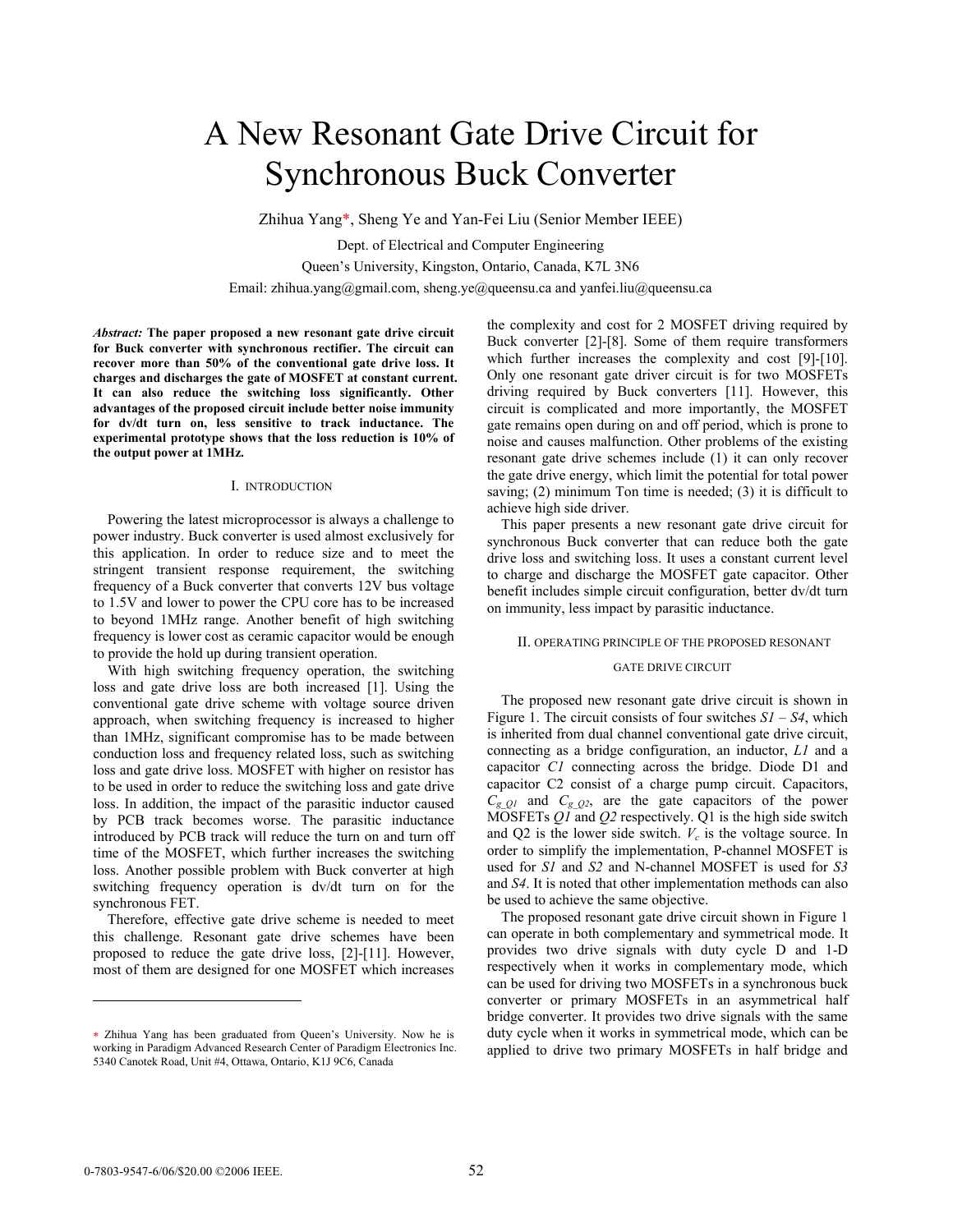full bridge converters.



Figure 1 Dual channel high side and low side resonant gate drive circuit

The following provides the detailed operation of dual high side and low side resonant gate driver circuit operating at complementary mode. The duty cycle for *Q1* is *D* and duty cycle for  $Q2$  is  $I - D$ . In high side and low side configuration, the current of the resonant inductor will flow through the power train of the converter in addition to the switches *S1-S4*. A synchronous buck converter is used for the operation principle depiction. The key waveforms are shown in Figure 2 and a synchronous buck converter with the proposed resonant gate drive circuit is shown in Figure 3.

In Figure 2,  $V_{sg\ SI}$ ,  $V_{sg\ SI}$ ,  $V_{gs\ SI}$ , and  $V_{gs\ SI}$  are gate drive signals for  $SI - S4$ .  $V_{gsQ1}$  and  $V_{gsQ2}$  are the voltage across  $C_g$   $Q_1$  and  $C_g$   $Q_2$ . The rising edge and falling edge of  $V_{gs}$   $Q_1$  and  $V_{gs_2Q2}$  are shown to illustrate the details of charging and discharging interval. *IL1* is the current waveform through inductor *L1*. In the analysis, it is assumed that capacitor *C1* is very large and the voltage across *C1* is a DC value. If the capacitor value *C1* is small, the operation of the circuit does not change.



Figure 2 Typical waveforms of dual channel high side and low side resonant gate drive circuit with complementary drive signal



Figure 3 Synchronous buck converter with dual high side and low side gate drive circuit

The operation of this circuit can be briefly described as following by six operation modes as shown in Figure 4:

#### *(1) Before t0:*

*S1* and *S4* are off while *S2* and *S3* are on. *Q1* is off and *Q2* is on. The inductor current, *IL1*, increases to negative maximum value. The inductor current  $I_{L1}$  flows in the loop consisted of *S2, C1, L1, S3, Q2* and  $V_c$ . The voltage across C2 is charged to the level of  $V_c$  via  $DI$  and  $Q2$ . As shown in Figure 4(a).

# *(2) From t0 to t1:*

*S2* is turned off at t0. Inductor *L1* resonates with the input capacitor of MOSFET  $Q_2$ ,  $C_{gQ_2}$ .  $C_{gQ_2}$  will be discharged at this period. The voltage across  $C_{gQ2}$  decreases and it will be clamped to zero by the body diode of *S4* before t1. *Q2* is turned off in this time interval. The current IL1 flows in the loop consisted of *Cg\_Q2, C1, L1, S3* and *Q2*. Then at t1, *S3* is turned off and *S4* is turned on with zero voltage simultaneously. By controlling the turn off instant for *S2* (t0), the turn off instant of *Q2* can be controlled. As shown in Figure 4(b).

#### *(3) From t1 to t2:*

*S3* is turned off and *S4* is turned on with zero voltage at t1 simultaneously. Inductor *L1* resonates with the input capacitor of MOSFET *Q1,*  $C_g$   $Q_l$ .  $C_g$   $Q_l$  will be charged at this period. The voltage across  $C_{gQI}$  increases and it will be clamped to the level of  $V_c$  by the body diode of *S1* before t2.  $QI$  is turned on in this time interval. The current *IL1* flows in the loop consisted of *S4, C1, L1, C<sub>g Q1</sub>, Q1* and  $V_{in}$  after *Q1* is turned on. Then at t2, *S1* is turned on with zero voltage. By controlling the turn off instant for *S3* (t1), the turn on instant for *Q1* can be controlled. As shown in Figure 4(c).

#### *(4) From t2 to t3:*

*S1* and *S4* are on while *S2* and *S3* are off. *Q1* is on and *Q2* is off. The negative inductor current  $I_{LI}$  rises to zero and further increases. The value of the current  $I_{LL}$  will increase to positive maximum at t3. The current *IL1* flows in the loop consisted of *C2, S1, L1, C1, S4, V<sub>in</sub>* and *Q1*. Then at t3, *S1* is turned off with zero voltage. As shown in Figure 4(d).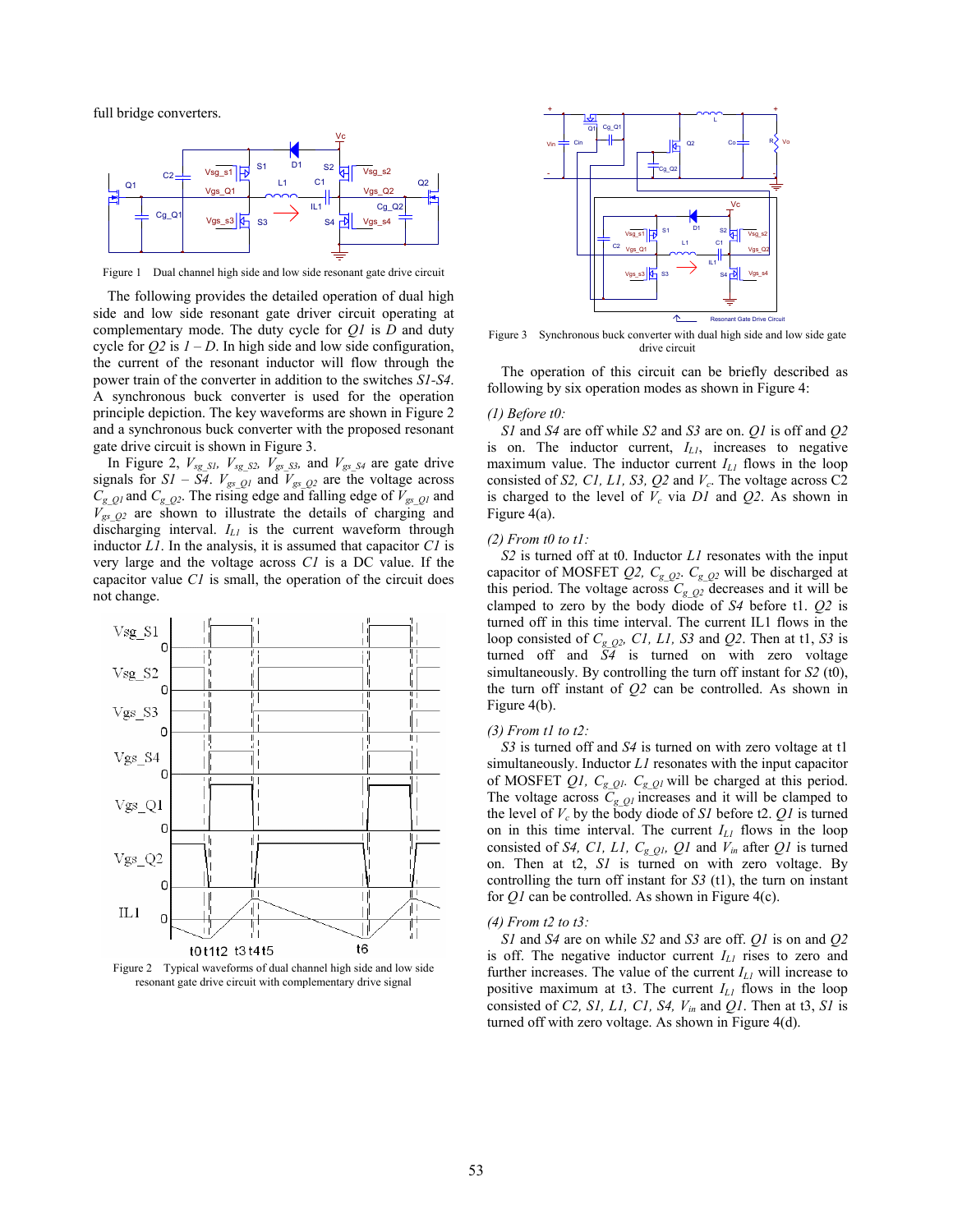# *(5) From t3 to t4:*

*S1* is turned off at t3. Inductor *L1* resonates with capacitor  $C_{gQ1}$ .  $C_{gQ1}$  will be discharged at this period. The voltage across  $C_g$   $Q_l$  decreases and it will be clamped to zero by the body diode of *S3* before t4. *Q1* is turned off in this time interval. The current  $I_{LI}$  flows in the loop consisted of  $C_{g_2QI}$ , *L1, C1, S4, Vin* and *Q1*. At t4, *S3* is turned on and *S4* is turned off with zero voltage simultaneously. By controlling the turn off instant for *S1* (t3), the turn off instant of *Q1* can be controlled. As shown in Figure 4(e).

# *(6) From t4 to t5:*

*S3* is turned on and *S4* is turned off with zero voltage at t4 simultaneously. Inductor  $LI$  resonates with capacitor  $C_{g_2Q_2}$ .  $C_{g_2Q^2}$  will be charged at this period. The voltage across  $C_{g_2Q^2}$ increases and it will be clamped to the source voltage  $V_c$  by the body diode of *S2* before t5. *Q2* is turned on in this time interval. The current *IL1* flows in the loop consisted of *S3, L1, C1, C<sub>g</sub>* $Q2$ , and *Q2*. At t5, *S2* is turned on with zero voltage. By controlling the turn on instant for *S3* (t4), the turn on instant for *Q2* can be controlled. As shown in Figure 4(f).

### *(7) From t5 to t6:*

*S1* and *S4* are off while *S2* and *S3* are on, while *Q1* is off and *Q2* is on. The inductor current *IL1* decreases to zero and then it will increase in opposite direction. The value of the current *IL1* will increase to negative maximum at t6. The current *IL1* flows in the loop consisted of S2*, C1, L1, S3, Q2* and *Vc*. The next cycle will start at t6. As shown in Figure 4(a).





Figure 4 Equivalent circuits of 6 operation modes of the proposed resonant gate drive circuit working in complementary mode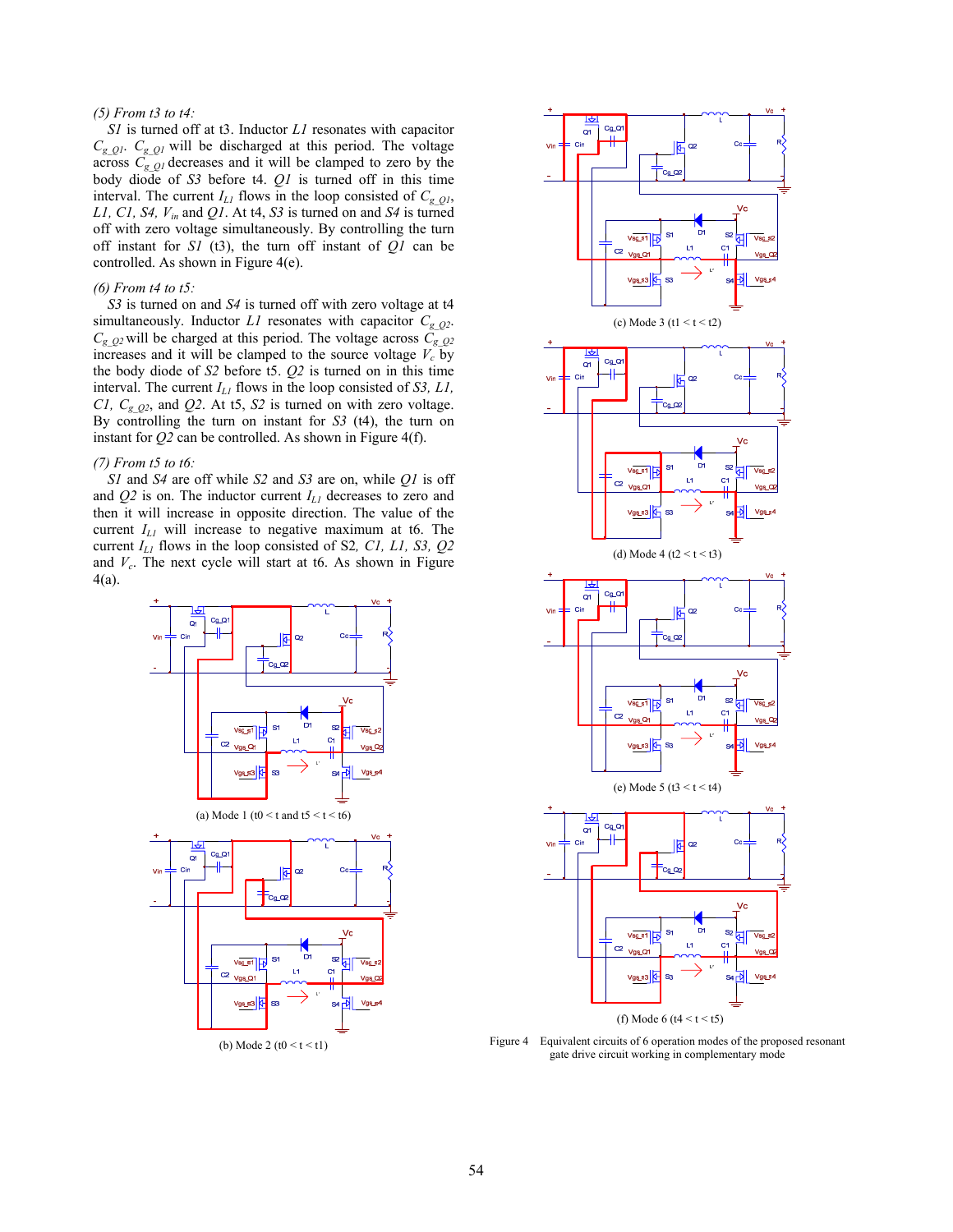In a synchronous buck converter shown in Figure 3, the DC voltage across capacitor C1 is given by equation (1):

$$
V_{C1} = D^* V_{in} + (2D - 1)^* V_C
$$
\n(1)

The relationship of the peak inductor current and the inductor value is given by equation (2):

$$
I_{Lpeak} = \frac{(V_{in} + 2V_C)^* D^* (1 - D)^* T_s}{2L}
$$
\n(2)

Where,  $V_{in}$  is the input voltage of the converter.  $V_c$  is the gate drive voltage, which can be the input voltage of the converter.  $T_s$  is switching period.  $L$  is the resonant inductor value. *D* is the duty cycle of the control MOSFET.

#### III.ADVANTAGIES

One key point of this circuit is that during the transition when the MOSFET is turned on, its gate capacitor is charged by the peak inductor current, *ILpeak* and during the transition when the MOSFET is turned off, the gate capacitor is discharged by the peak inductor current as well. During charging and discharging period, the inductor current is constant. This fact brings significant advantages to the operation of synchronous Buck converter as summarized below.

#### *(a) Smaller gate drive loss*

The gate charge loss can be significantly reduced. The analysis shows that more than 50% of the gate drive loss can be recovered at 1MHz switching frequency.

## *(b) Reduced switching loss and body diode conduction loss*

The charge current and discharge current is constant and is the peak value of the inductor current. This ensures quick discharge of the miller capacitor, which is critical to reduce the turn off loss. An additional benefit from this fact is that the dead time required to avoid cross conduction between the control FET and synchronous FET can also be reduced. Thus the diode conduction loss can be reduced.

# *(c) High noise immunity and alleviation of dv/dt effect*

With the proposed resonant gate drive circuit, as shown in Fig. 1a, the gate of both MOSFETs are connected to either the voltage source or ground via low impedance path (S1 to S4). With the conventional gate drive scheme, the gate is connected to ground or to Vcc through external gate resistor (around 1 ohm) and driver's on-resistance (a few ohms). Therefore, the noise immunity is significantly improved and it is much less likely the synchronous FET will be turned on by dv/dt effect.

# *(d) Less impact of parasitic inductance*

As the gate is charged / discharged by a constant current source, the impact caused by the parasitic inductance in the gate drive loop (such as PCB track, lead inside MOSFET) is much less. It is noted that in the conventional gate drive scheme, the parasitic inductance will reduce the charge and discharge current and therefore increase switching loss.

## IV.LOSS ANALYSIS AND DESIGN PROCEDURE

The proposed resonant gate drive circuit can reduce gate drive loss. It can also reduce the turn-off switching loss. This section provides the loss analysis and design procedure.

#### *(a) Gate drive loss analysis*

The current used to charge and discharge the input capacitors of the power MOSFETs is the peak inductor current *ILpeak*, which is almost constant as the resonant transition is much shorter than the resonant period and the switching period T*s*.

The inductor current waveform indicated in Figure 2 for a switching cycle can be divided into 2 pieces: t0-t3 and t3-t6. Duty cycle *D* equals to interval t0-t3 divided by the switching period. During interval t0-t3, the inductor current increases from negative peak current -*ILpeak* to positive peak current *ILpeak*, whereas during interval t3-t6, the inductor current declines from positive peak current *ILpeak* to negative peak current -*ILpeak*. Therefore, the RMS value of the inductor current  $I_{LRMS}$  equals to  $I_{Lpeak} / \sqrt{3}$ .

The RMS currents flowing through the switches *S1-S4* can also be derived. The RMS currents flowing through switches *S1* and *S4* are the same and given by equation (3):

$$
I_{SIRMS} = I_{S4RMS} = I_{Lpeak} * \sqrt{\frac{D}{3}}
$$
\n(3)

Meanwhile, the RMS currents flowing through switches *S2* and *S3* are the same and given by equation (4):

$$
I_{S2RMS} = I_{S3RMS} = I_{Lpeak} * \sqrt{\frac{1-D}{3}}
$$
\n(4)

The total power loss of the proposed resonant gate drive circuit is the sum of the resistive losses and gate drive losses of switches *S1-S4*, the core loss and copper loss of the resonant inductor *L1* and the resistive loss caused by the internal gate mesh resistance of the power MOSFETs. There is no switching loss or cross conduction loss as switches *S1-S4* operate in ZVS condition.

DC resistance of the inductor winding cannot be used here to directly calculate its copper loss because of the high operation frequency. Skin-effect has to be considered. The copper loss of the inductor winding is given by equation (5):

$$
P_{copper} = R_{ac} * I_{LRMS}^{2}
$$
\n<sup>(5)</sup>

*Rac* is the AC resistance of the inductor winding. *ILRMS* is the RMS value of the inductor current. Core loss of the resonant inductor is another loss in this resonant gate drive circuit. The core loss  $P_{core}$  depends upon the inductor design. Core materials with high permeability such as 3F5 or PC50 should be used to reduce core loss. Air core inductor may be used when the switching frequency goes above 2 MHz. In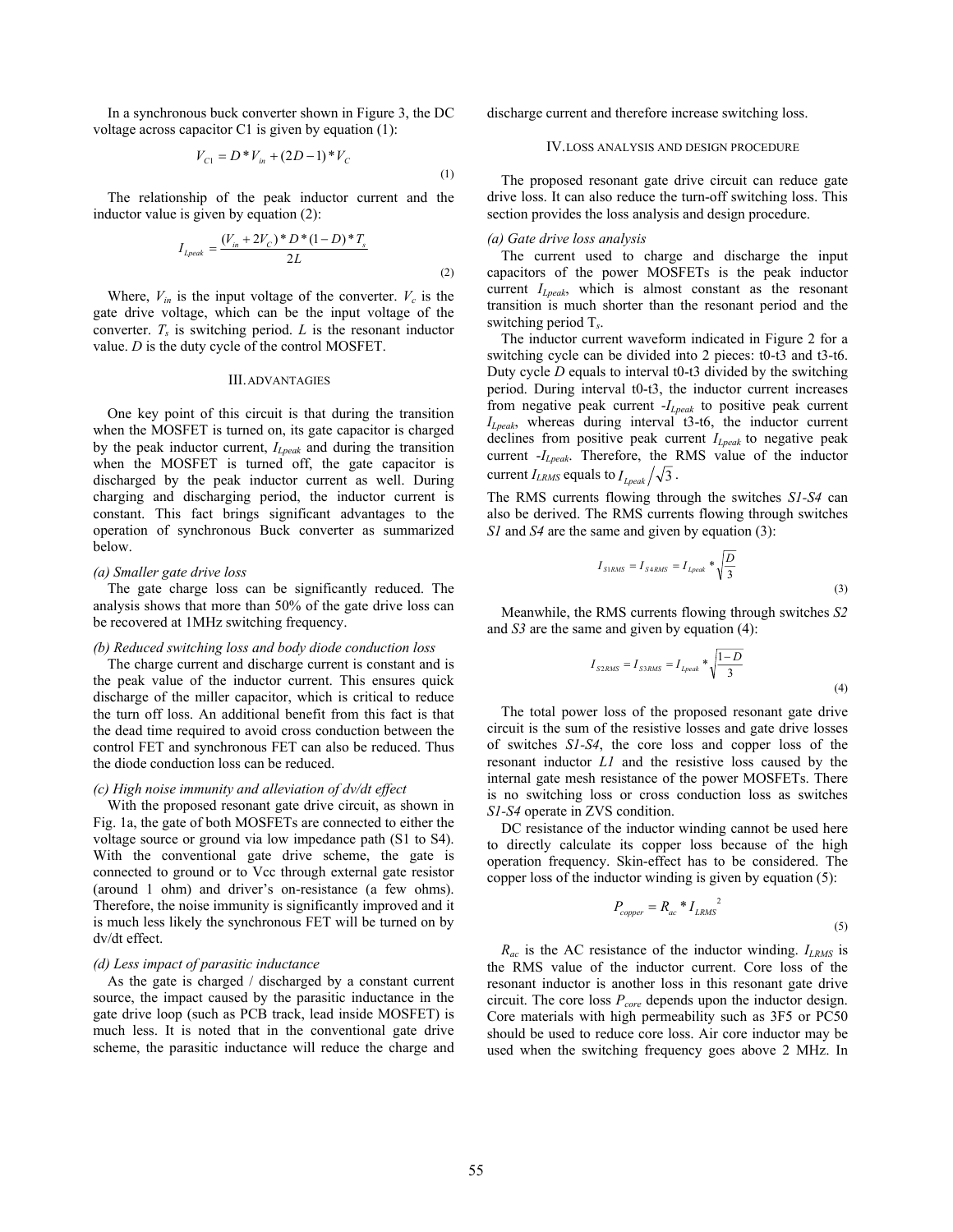that case, core loss is eliminated. The total inductor loss is given in equation (6):

$$
P_{ind} = P_{copper} + P_{core}
$$
\n
$$
\tag{6}
$$

Both the charge and discharge currents flow through the internal gate mesh resistance  $R_G$  of the power MOSFET and cause resistive loss. The charge and discharge current is the peak value of the inductor current. Thus the total losses caused by the internal resistance of two power MOSFETs during turn-on and turn-off can be given in equation (7):

$$
P_{RG} = 2 * R_{G1} * I_{Lpeak}^{2} * t_{swl} * f_{s}
$$
  
+ 2 \* R<sub>G2</sub> \* I<sub>Lpeak</sub><sup>2</sup> \* t<sub>svl</sub> \* f<sub>s</sub> (7)

Where *tsw1* and *tsw2* are the switching time of MOSFET *Q1* and  $Q2$  respectively, and  $R_{GI}$  and  $R_{G2}$  are the internal gate resistors of  $Q_1$  and  $Q_2$  respectively.  $f_s$  is the switching frequency. *PRG* includes both the charging loss and discharging loss caused by the internal resistance of two power MOSFETs.

The RMS current flowing through switches *S1* and *S4* is given by equation (3). So the resistive loss caused by the on-resistor of *S1* and *S4* can be given by equation (8):

$$
P_{_{S1,4}}=2*R_{_{DS(\sigma n)}}*{I_{\scriptsize{1peak}}}^2*\frac{D}{3} \tag{8}
$$

The RMS current flowing through bottom switches *S2* and *S3* is given by equation (4). So the resistive loss caused by the on-resistor of *S2* and *S3* can be given by equation (9):

$$
P_{S2,3} = 2 * R_{DS(on)} * I_{Lpeak}^{2} * \frac{1-D}{3}
$$
\n(9)

As mentioned before, switches *S3* and *S4* are N-channel MOSFETs, whereas switches *S1* and *S2* can be either N-channel MOSFET or P-channel MOSFETs depend on design. When the same MOSFET is selected for all switches *S1-S4*, the total conduction loss caused by the switches S1-S4 is given by equation (10):

$$
P_{cond} = P_{S1,4} + P_{S2,3} = 2 * R_{DS(on)} * I_{Lpeak}^{2} * \frac{1}{3}
$$
\n(10)

Although the total gate charges of switches *S1-S4* are very small, they will still cause some losses at high switching frequency. The operating frequency of these four switches is the same as the switching frequency  $f_s$  of the power MOSFETs. The total gate drive loss of all four switches is given by equation (11):

$$
P_{Gate} = 4 * Q_{g_{s}} * V_{gs_{s}} * f_{s}
$$
\n(11)

Where  $Q_{g,s}$  is the total gate charge of switch,  $V_{gs,s}$  is the drive voltage of the switch, which is usually 5V.

Therefore, the total loss of the resonant gate drive circuit can be derived by adding all above mentioned losses together and is given by equation (12):

$$
P_{DRV} = P_{cond} + P_{RG} + P_{Gate} + P_{ind}
$$
\n
$$
\tag{12}
$$

An example is taken for understanding the gate drive loss under the proposed resonant gate drive circuit. MOSFETs IRF6618 and IRF6691 are selected as control MOSFET *Q1* and synchronous MOSFET *Q2* respectively. FDN335N is selected for switches *S1-S4*, with typical  $R_{DS(on)} = 0.07\Omega$  and total gate charge  $Q_{g,s}$  = 3.5nC. Assume the inductor peak current is 1.2A. The switching frequency is 1 MHz. DS3316P-2.2uH is chosen as the resonant inductor. The core loss of the inductor at 1MHz is 0.147W and the estimated AC winding resistance is 0.044  $\Omega$ .

On the other side, the gate drive loss under conventional gate drive scheme can be calculated by equation (13):

$$
P_{DRV} = Q_g * V_{gs} * f_s
$$
\n(13)

There are lots of driver chip based on conventional gate drive scheme in the market. The loss caused by the driver chip itself is usually around 300mW [1].

In the proposed resonant gate drive circuit, it is expected that the logic circuit and level shift circuit for generating the drive signals of switches *S1-S4* will have some loss. This loss can be estimated from the datasheets of conventional driver chip operating at no load, which is less than 40mW.

Therefore, the total gate drive losses under conventional gate drive circuit and resonant gate drive circuit can be calculated and listed in Table 1. The gate drive loss saving realized by using resonant gate drive circuit is 52.7%  $(0.79/1.5)$ .

Table 1 Calculated gate drive loss

|                      |       |       | Gate charge loss Driver chip loss Total Drive loss |
|----------------------|-------|-------|----------------------------------------------------|
| Conventional driver  | 1.2W  | 0.3W  | 1.5W                                               |
| Resonant gate driver | 0.67W | 0.04W | 0.71W                                              |
| <b>Loss Saving</b>   | 0.53W | 0.26W | 0.79W                                              |

*(b) Switching loss analysis* 

Turn-off behaviour of the driven MOSFETs under the proposed resonant gate drive circuit is much different from that of conventional voltage gate drive scheme. Switching loss can be reduced by reducing switching time and therefore, significant switching loss reduction is achieved.

Normally,  $V_{gs(th)}$  of a power MOSFET is around 2V, and the plateau voltage  $V_p$  is around 3V. Under conventional gate drive scheme, assume gate drive voltage  $V_{gs}$  is 12V and the total gate resistance is around  $4 - 6 \Omega$ . Then the average charge current in turn-on transition is 1.54A, whereas the average discharge current in turn-off transition is determined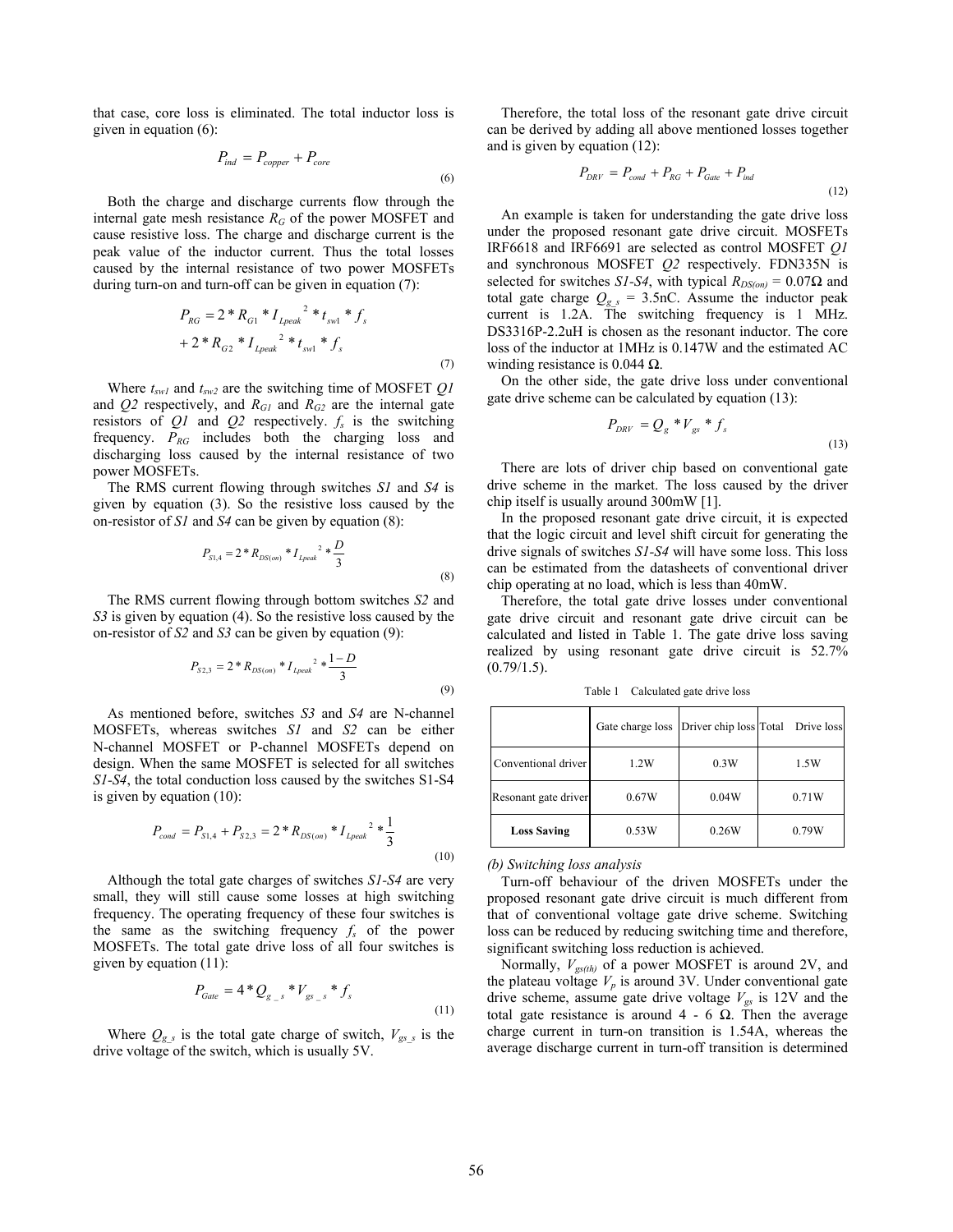by the threshold voltage and plateau voltage and is only 0.46A [1]. It is noted that the discharge current is just one third of the charge current. Therefore, the interval associated with switching loss in turn-off transition is three times of that in turn-on transition. Furthermore, the current flowing through the MOSFET before the turn-off transition is usually much higher than that at the beginning of the on state. The switching loss is proportional to the current amplitude.

Hence, the turn-off switching loss of the MOSFET is much higher than its turn-on switching loss when conventional voltage gate drive circuit is used. The actual turn-on switching loss is hard to evaluate precisely because of the current spike at the front edge of the current waveform. It is noted that normally turn-off switching loss is 80% of the total switching loss and is 4 times of the turn-on switching loss. In other words, the total switching loss can be reduced significantly if the turn off time can be reduced. In the proposed circuit, the discharge current is the same as the charge current. Therefore the switching loss can be reduced.

There is an additional benefit for synchronous Buck converter when the proposed resonant gate drive circuit is used. The body diode loss can be reduced as the switching time is reduced. It is noted that there is no switching loss when ZVS is achieved for the power MOSFET. This is a common phenomenon in synchronous rectifier, where the conduction losses of MOSFET body diodes become significant instead. The diode conduction time is determined by the dead time of the drive signal and the switching time of the MOSFET. The dead time can be reduced as the MOSFETs can turn-off faster when resonant gate drive circuit is adopted. Therefore, the diode conduction loss can be reduced.

# V. EXPERIMENTAL RESULTS

A prototype is also built to verify the feasibility and advantages of the proposed resonant gate drive circuit. As comparison, a Buck converter with conventional gate drive circuit is also built. The input voltage is 12V. The output is 1.5V/15A. The switching frequency is 1MHz. For Buck converter, the control FET is IRF7821 and the synchronous FET is FDS7088N7. The Buck inductor value is selected as 0.5uH with ripple current of 2.6A peak to peak. The only difference between the two Buck converters is the gate drive circuit.

For resonant gate drive circuit, FDN335N is selected for switches *S1 – S4*. The inductor is DS3316P-2.2uH.The peak inductor current is 1.2A.

For conventional gate drive scheme, the driver chip is TPS2832 from Texas Instrument, which uses adaptive dead-time control circuit to eliminate shoot-through currents through the control FET and SR FET during switching transition. The external gate resistor is 1 Ω. It is noted that when the external gate resistor is set to zero. The measurement result does not change.

The total power loss for two converters under different load current is measured and summarized in Table 2.

It is observed from the measurement that significant power loss reduction is achieved. At 15A output current, the power loss reduction is 2.15W, almost 10% of the output power.

A more detailed look at the measurement data shows that when the load current increases, the total power loss reduction achieved by the resonant gate drive circuit is also increased. At 5A load current, the total loss reduction is 1.03W and at 15A, the total loss reduction is increased to 2.15W. As the gate drive loss is independent of load current and the conduction loss is same for both gate drive schemes, the result shows that the switching loss is reduced by the resonant gate drive scheme. The power loss reduction due to switching loss reduction is very significant.

| Output         | Ploss,<br><b>TPS2832</b> | Ploss,<br>Resonant | $\triangle$ Ploss | $\Delta$ Ploss/Po |
|----------------|--------------------------|--------------------|-------------------|-------------------|
| 1.5V/5A/7.5W   | 3.00W                    | 1.97W              | 1.03W             | 13.7%             |
| 1.5V/10A/15W   | 5.32W                    | 3.78W              | 1.54W             | 10.3%             |
| 1.5V/15A/22.5W | 9.06W                    | 6.91W              | 2.15W             | 9.6%              |

Table 2 Loss Comparison for Buck Converter, Vin = 12V, fs = 1MHz

Figure 5 shows the measured waveforms under resonant gate drive circuit. As shown in Figure 5(a), the gate drive signal for Vgs1 (control FET) is very clean and smooth. No miller plateau is observed as the miller charge is removed very quickly. The rise time and fall time of Vgs1 is less than 20ns. This indicates a very fast switching time. The ringing in Vgs2 is caused by noise picked by the probe. Figure 5(b) shows the drain to source voltage of synchronous rectifier. Figure 5(c) shows the resonant inductor current waveform. The peak inductor current, which is also the charge and discharge current, is 1.2A.



(a) Top trace: Vgs1 (control FET). Bottom trace: Vgs2 (SR FET), scale: 5V/div, 40ns/div